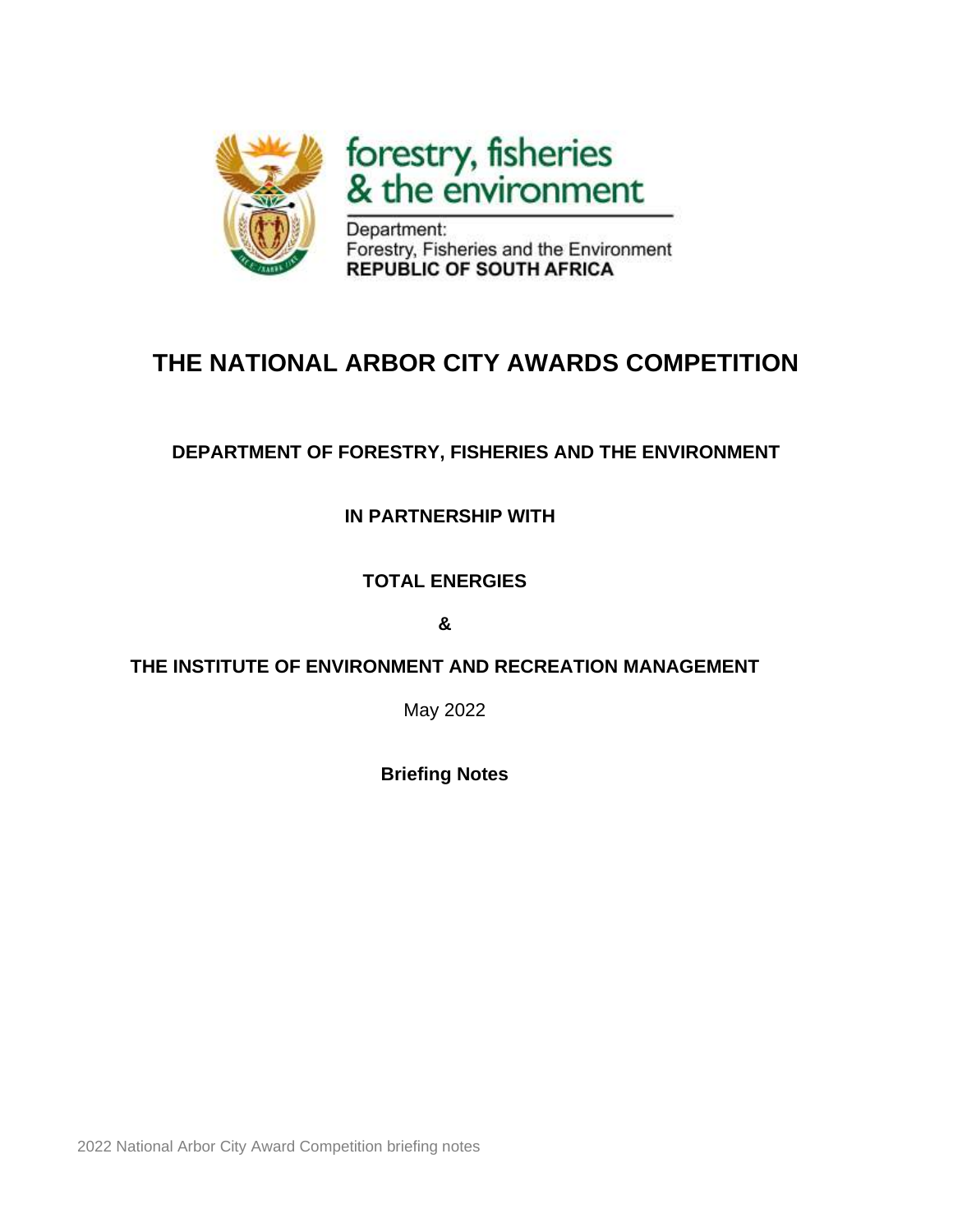#### **1. Background**

The year 2022 will mark the  $20<sup>th</sup>$  year of the Arbor City Award competition. To date a total of 47 municipalities have won the competition. These included the local municipalities and metropolitan municipalities. The efforts that the various municipalities have put in to ensure that they emerge victorious are commendable. This has made the competition more meaningful and challenging. It must however be said that the challenging or difficult part of it can be over-come by learning from previous winners and entering the competition frequently.

The 2022 National Arbor City Awards will once again take place in line with a partnership programme between the Department of Forestry, Fisheries and the Environment (DFFE), TOTAL Energies and the Institute for Environment and Recreation Management (IERM). The competition is still sponsored by TOTAL Energies. The purpose of the competition is to encourage Municipalities to green their areas of jurisdiction. The awards are a quest to promote environmental conservation and development thereby securing a healthy living environment for residents in all settlement areas. The competition provides incentives and rewards to Municipalities who are doing their best in terms of greening, especially in the townships and new settlement areas. Most municipalities made great strides in the past years to expand the greening and other landscape developments from the past focus on towns and suburbs to also include townships and new settlements areas. This move has rewarded the latter areas with street trees, recreational parks and in some areas physical training and gym facilities.

Municipalities are further encouraged to involve youth in their projects. Should a municipality be able to demonstrate youth involvement in its programmes or projects, it will stand a better chance in attaining the ward.

It is now a known fact that the world in general is starting to feel the effects of global warming due to climate change. This phenomenon is an environmental threat resulting from emissions of Green House Gases in the atmosphere. All of us will have to face this phenomenon head on by adopting mitigation strategies and adapt our actions towards it. These changes in climate may have significant effects on various sectors globally. Tree planting which forms the basis of Arbor City Awards is one of the mitigating factors that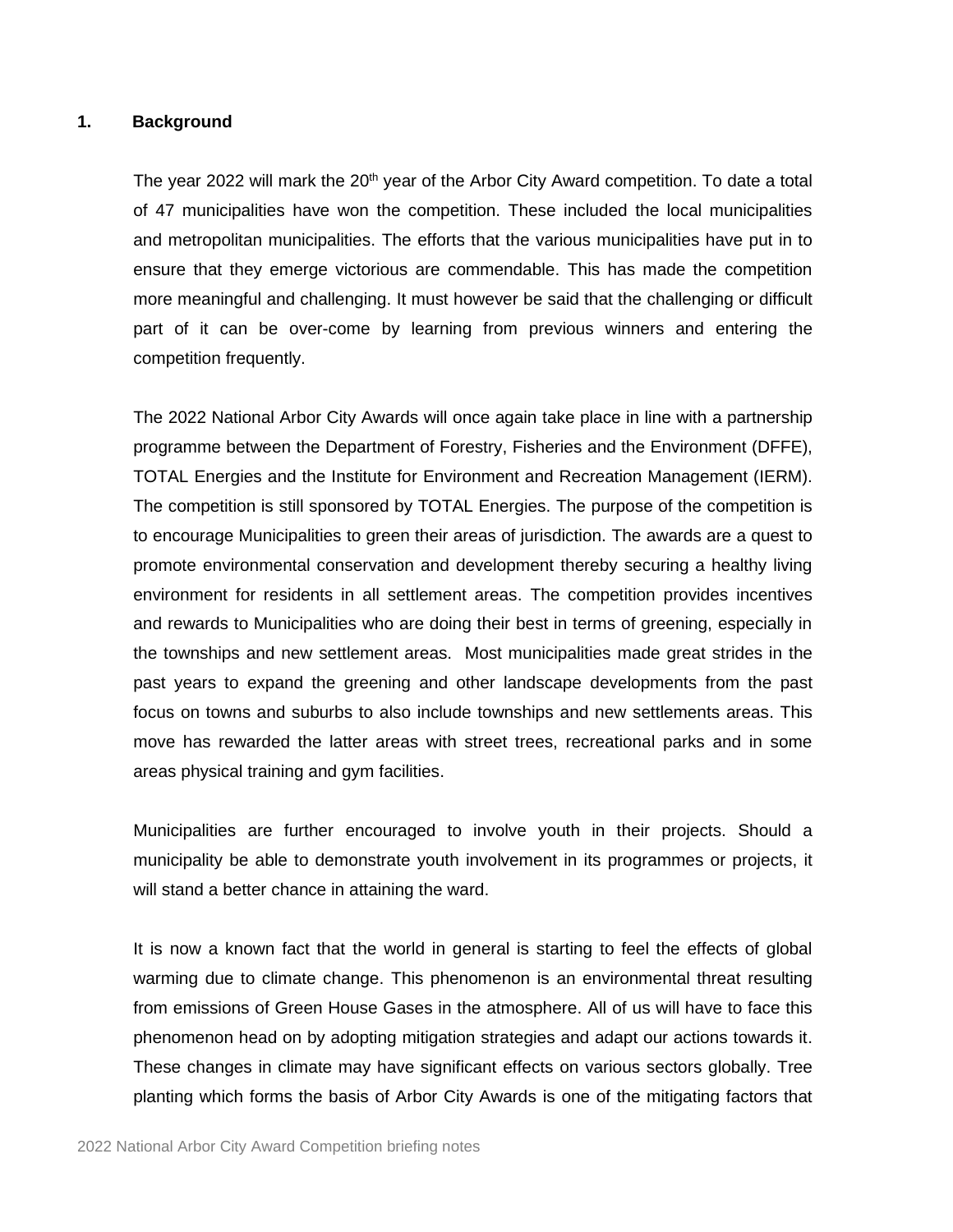are recommended towards the slowing down of this environmental threat. It is for this reason that the Department is pursuing the National Arbor City Awards Competition together with the Arbor Month Campaign and the Ten Million Trees Programme. It is acknowledged that the tree-planting programmes will have to rely on other supporting programmes such as environmental education and awareness to inform and educate society in general on the importance of the trees within the environment and their role in mitigating environmental threats.

The National Arbor City Awards are conducted in line with the DFFE greening strategy which defines greening as 'an integrated approach to the planting, care and management of all vegetation in urban and rural areas, to secure multiple benefits for communities' and the citizens in general. Greening is a task that requires multi-disciplinary approaches that include precise scientific knowledge and skills, socio - economic balancing and planning. In order to achieve the objective of greening a combination of technical expertise, socioeconomic balance and capacity building skills are required.

#### **2. The 2022 National Arbor City Awards**

The President has given a directive for the planting ten million trees for the next five years. This is an initiative that aims to green our cities, towns, townships and reclaim the degraded areas. The Department has developed a plan which among other issues reflects on the creation of sustainable settlements, addressing household food security, climate amelioration as well as a contribution towards the provision of recreation facilities for communities in urban and rural areas.

A greater component of the greening function is aligned to the work done by Municipalities, the Department of Human Settlements, Water and Sanitation and other greening organisations. This is a result of the notion that a building or without some greenery is not complete in terms of the quest to create sustainable and dignified settlements for our people.

The 2022 Arbor City Awards competition will be conducted in all nine provinces. It will involve all Municipalities that will be found legible to enter. In light of Covid-19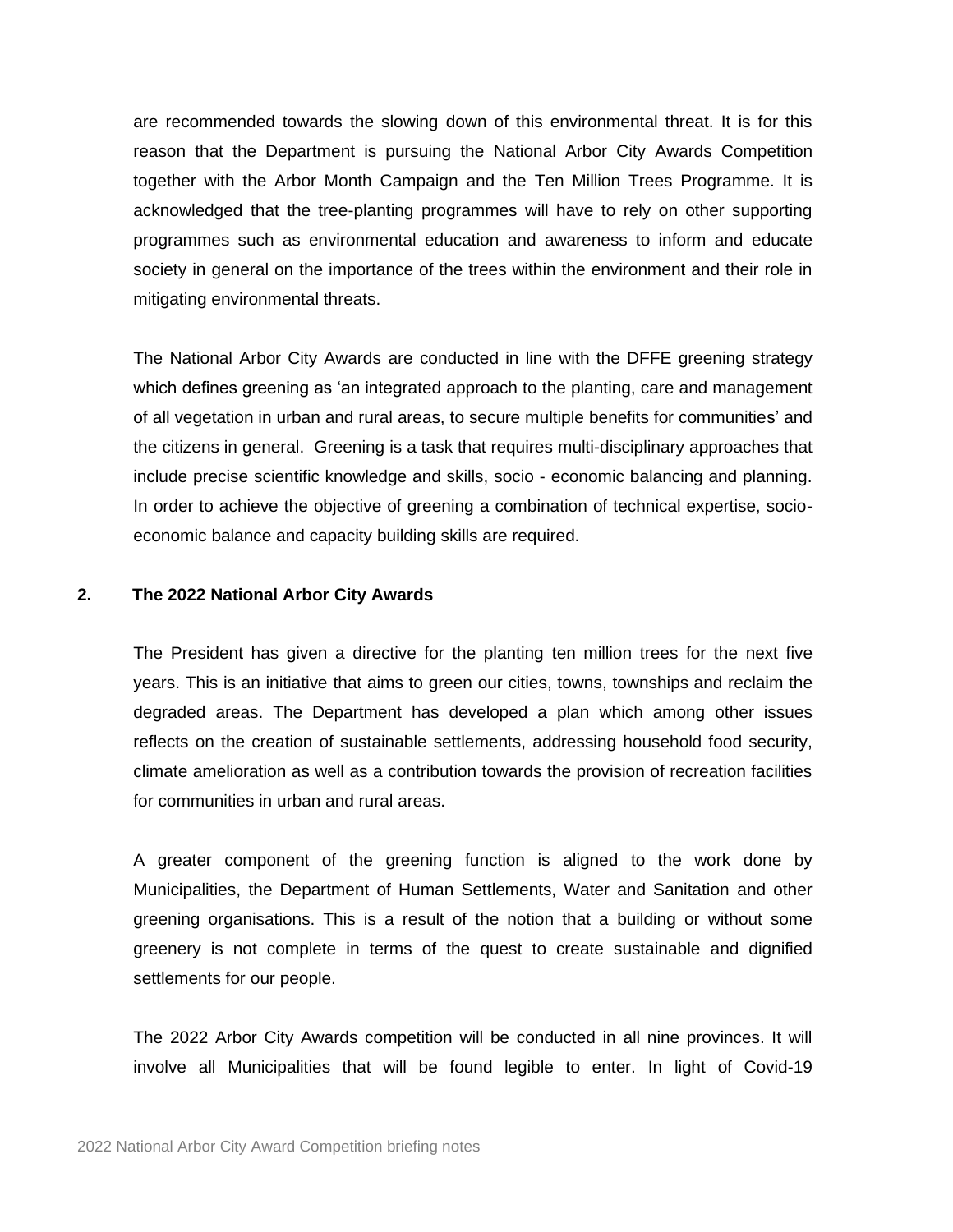implications on the municipalities there will be a slight change in the approach and criteria. The criteria have been set and agreed upon by various stakeholders.

#### **3. Objectives of the competition**

The main objective of the competition is to encourage Municipalities to undertake greening initiatives to create green landscapes. The other objectives include the following:

- To promote the Ten Million Trees Programme
- To promote the development of provincial and local greening plans
- To extend greening in Municipalities to new settlement areas
- To ensure compliance with relevant greening legislations both local and national
- To raise general awareness about the importance and value of trees in residential settlements
- To provide incentives for local authorities that go an extra mile to green their areas
- To provide a platform for diagnosis of challenges facing Municipalities regarding the greening function and discuss solutions

#### **4. Summary of criteria for evaluation**

The judging criteria focus on the following aspects. The detailed judging criteria are attached.

- Greening policy and strategy
- The municipality concept/proposal on advancing the Ten Million Trees Programme
- Space for future tree planting, planning and development of wide sidewalks
- The development and conservation of greenbelts, natural assets in new and existing residential settlements
- Greening in (townships), low-income cost housing
- Public participation programme/ Tree awareness and education
- Future and current tree planting projects to advance the Ten Million Trees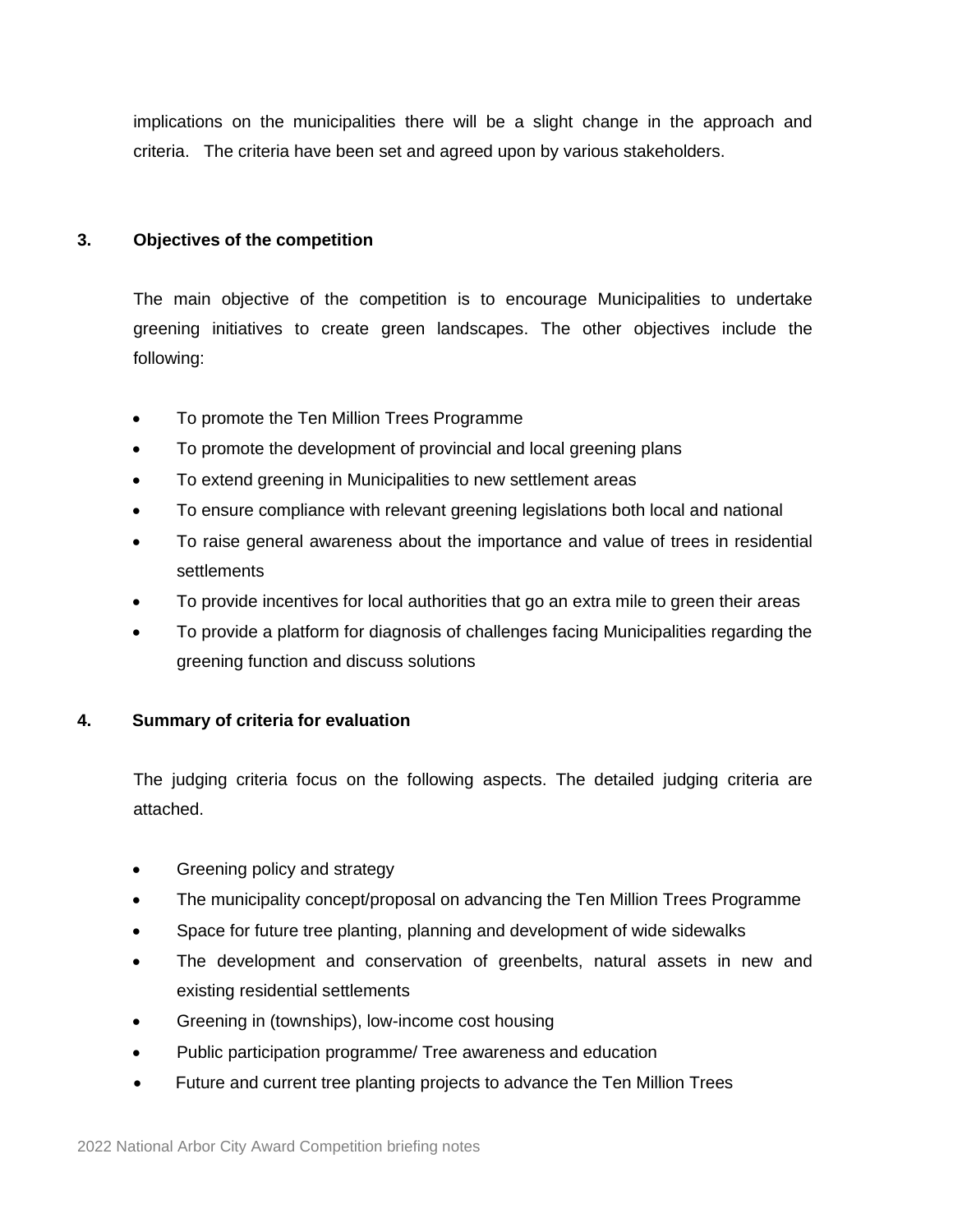Programme

- Management and maintenance operations
- Tree administration
- Programmes on eradication of undesirable alien invasive
- Prevention of disastrous occurrences like wild-fires
- Involvement in partnerships, national and provincial environmental campaigns
- Use of trees to give the town/ city a definitive character
- Resource allocation to greening and related functions

#### **5. Entries**

#### **Entries for the competition will be handled as follows**:

- DFFE National and regional offices will send entry forms to Municipalities
- The IERM will circulate entries via their network of member Municipalities
- Entry forms will also be posted on the DFFE and IERM websites
- Adverts will be placed in major newspapers including other media
- The closing date for entry forms is 31 May 2022
- The closing date for PoE's is 17 June 2022

#### **Entry requirements for Metropolitan Municipalities are as follows:**

- Portfolio of evidence showing mainly: Concept/ Proposal on strategy for the municipality to advance the Ten Million Trees Programme.
- Current and future tree planting projects to advance the Ten Million Tree Programme
- Greening policy or strategy, tree register, maintenance plans and budget
- Portfolio of evidence in videos or pictures depicting projects, sites and, special trees
- A narrative not exceeding two pages indicating why the Municipality hopes to be the winner of the National Arbor City Award 2022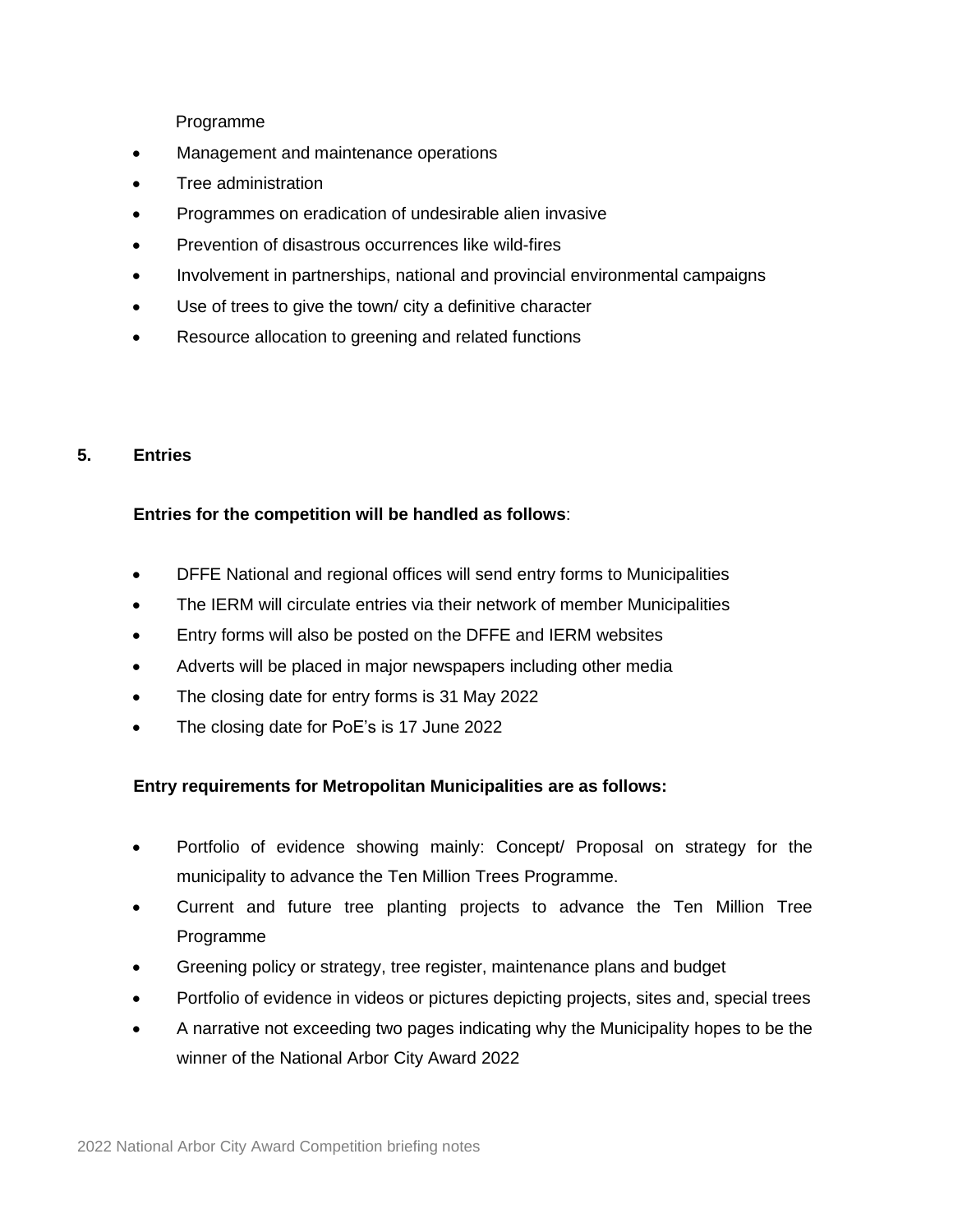• Municipalities must submit entry forms and PoEs electronically using the email addresses in the advert and entry form. Hard copy entry forms and POEs will not be accepted.

#### **Entry requirements for Category B Municipalities are as follows:**

- Portfolio of evidence showing mainly: Concept/ Proposal on strategy for the municipality to advance the Ten Million Trees Programme.
- Current and future tree planting projects to advance the Ten Million Tree Programme
- Portfolio of evidence showing greening policy or strategy, tree register, maintenance plans and budget
- Portfolio of videos or pictures depicting projects, sites, special trees
- A narrative not exceeding two pages indicating why the Municipality hopes to be the winner of the National Arbor City 2022
- Municipalities must submit entry forms and POEs electronically using the email addresses provided in the advert and entry form. Hard copy entry forms and PoEs will not be accepted.

#### **Entry requirements for Category Rural municipality (with potential) are as follows:**

- Concept/ proposal on strategy for the municipality to advance the Ten Million Trees Programme
- Current and future tree planting projects to advance the Ten Million Trees Programme
- Portfolio of evidence showing potential in greening
- A written account of environmental and greening projects by the municipality
- A narrative not exceeding two pages indicating why the Municipality hopes to be the winner of the National Arbor City Award 2022
- Municipalities must submit entry forms and POEs electronically using the email addresses provided in the advert and entry form. Hard copy entry forms and PoEs will not be accepted.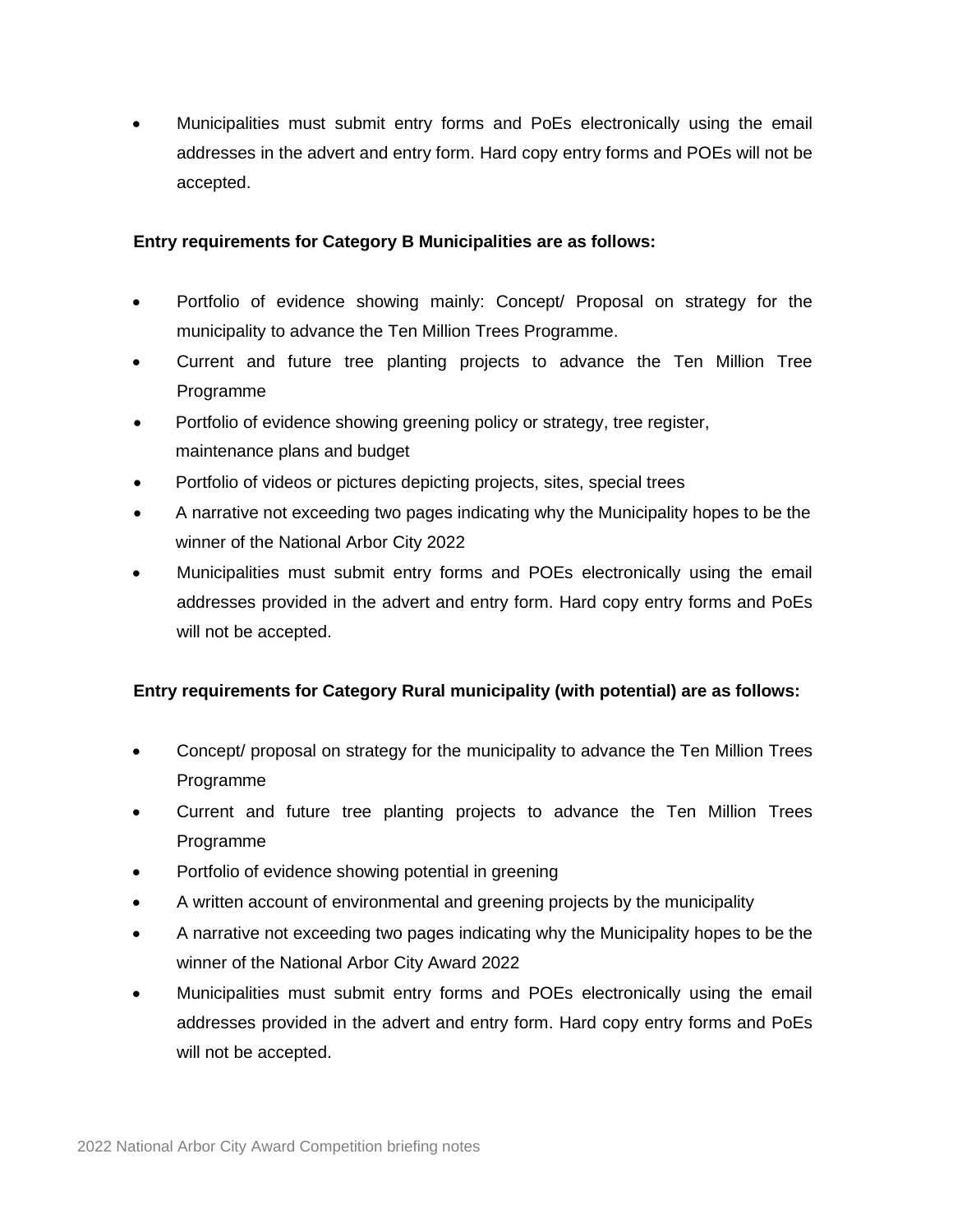#### **6. Adjudication**

Entries will be short listed according to the criteria provided and the short-listed entries will be evaluated through visits to the specific Municipalities. During the visits, municipalities are requested to prepare a video clip, photos or PowerPoint presentation showcasing greening projects contained in the PoE.

#### **7. Award Ceremony and Prizes**

The National Arbor City Awards Ceremony will be combined with the National Arbor Month launch event (which is usually held on 1 September). The mayors of the winning municipalities receive the prizes at the event. Five prizes will be awarded: one for the metropolitan Municipality, two for the category (B) Local Municipality (first and second prize), one for Rural Local Municipality with potential and one for youth participation in greening.

#### **8. Adjudication panel**

The evaluation panel will be composed as follows:

- DFFE (national)
- TOTAL Energies (Head Office)
- IERM (head Office)
- **SANBI**

#### **9. The adjudication process**

The evaluation will be done based on portfolio of evidence received from the Municipalities and the first shortlist will be done. The shortlisted Municipalities will then be further evaluated as follows: